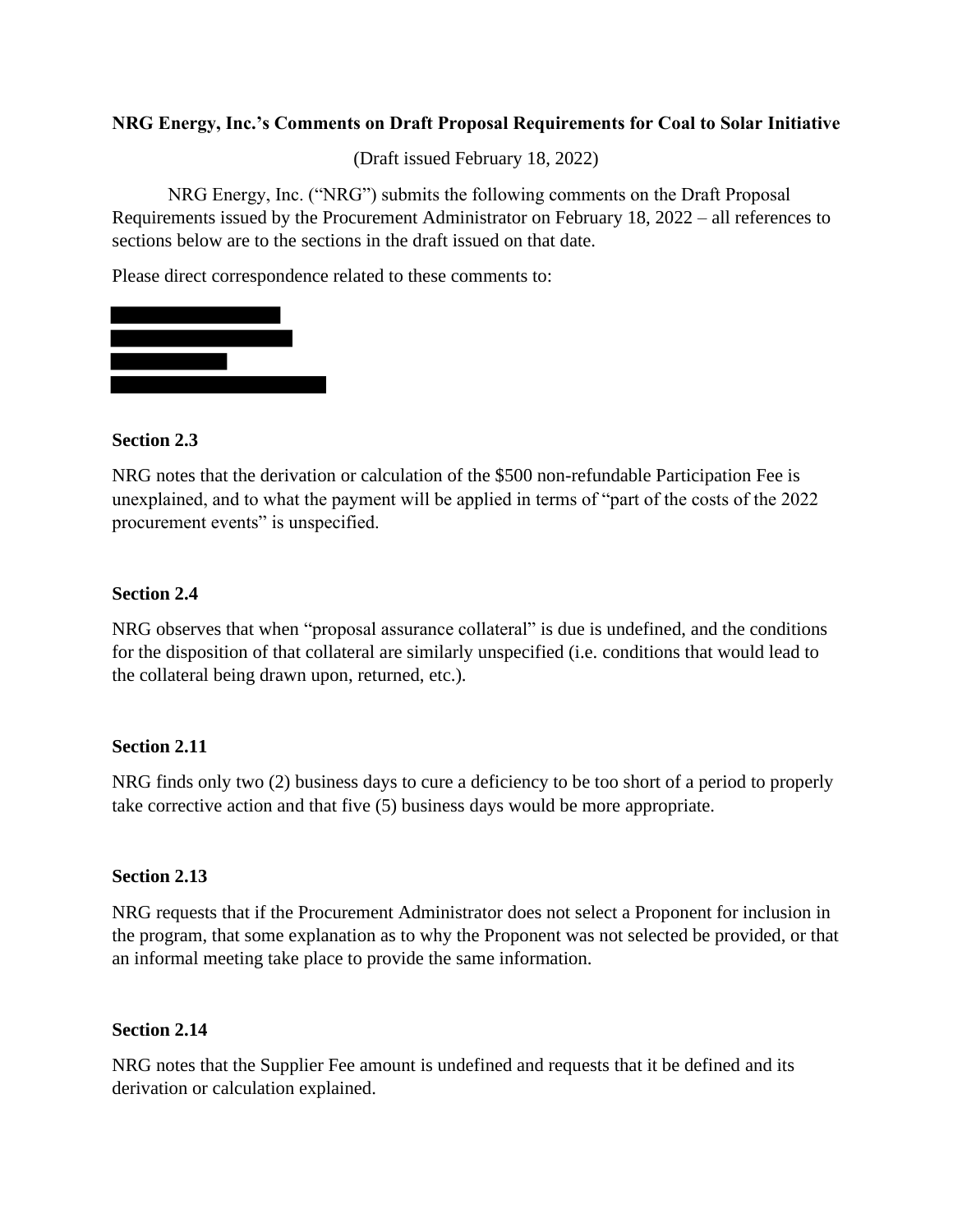## **Section 3, A – Site-Specific Information – Site Information**

NRG requests that this specific section make more explicit that the Project(s) and Storage Facilities may be built upon the Site, or any parcels adjacent to the Site that Owner has control over.

## **Section 3, B – Site-Specific Information – Proponent Information**

NRG notes the importance of the flexibility provided by the second bullet (that Owner may be an affiliate of Proponent).

# **Section 3, B – Project-Specific Information – Project Information**

NRG notes that the REC Contract does not require the Commercial Operation Date to be on June 1 of any given year, and this requirement is therefore inconsistent with the REC Contract.

NRG observes that in the sixth bullet regarding providing the annual quantity of RECs that the Seller is offering, the same flexibility that is provided in the REC Contract (i.e., over- and underdeliveries within a 15% bandwidth) should also be provided here – the current draft appears to provide for an inflexible quantity to be delivered. References to the REC Contract would be appropriate here.

In this same section in the seventh bullet, NRG finds that the concept of a "minimum quantity" is new (i.e., the term is not in the REC Contract), and that the operation of this concept is unclear. NRG requests that clarification be provided as to the binding nature of any "minimum quantity" specified.

# **Section 3, B – Project-Specific Information – Certifications by Seller**

NRG requests that in the fifth bullet in this section, the term "applicable commercial operation date" be replaced with the term "Latest Commercial Operation Date" and explicitly refer to "Seller Excused Delays" and "Force Majeure" in order to prevent Seller from being required to certify a certain date for commercial operation in the Proposal Requirements that is not a binding date in the REC Contract.

NRG also requests clarification on how certifications will be provided (e.g., in the application form, separately, etc.), per the asterisk ("\*") at the end of this section.

## **Section 3, B – Project-Specific Information – Proposal Assurance Collateral**